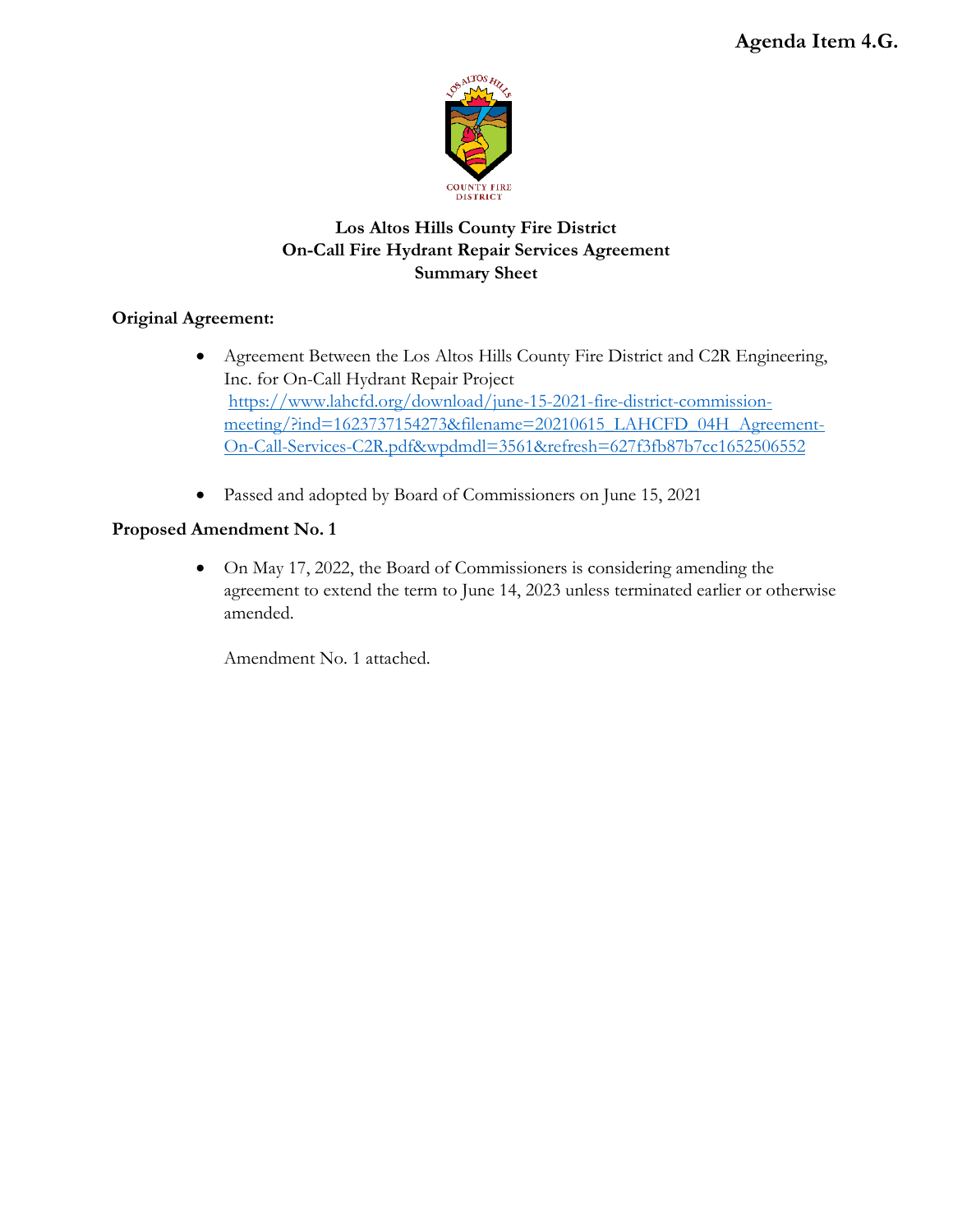### **AMENDMENT NO. 1**

## **TO AGREEMENT BY AND BETWEEN THE LOS ALTOS HILLS COUNTY FIRE DISTRICT AND C2R ENGINEERING, INC. FOR ON CALL FIRE HYDRANT REPAIR SERVICES**

**THIS AMENDMENT NO. 1** is made and entered into as of the 17th day of May 2022, to the Agreement between the Los Altos Hills County Fire District ("District") and C2R Engineering, Inc., a California Corporation ("Contractor") made and entered into on June 15, 2021 ("Agreement").

### **RECITALS**

**WHEREAS**, on June 15, 2021, District and Contractor entered into the Agreement;

**WHEREAS**, the term of the Agreement is through June 14, 2022; and,

**WHEREAS**, District and Contractor now mutually desire to extend the term of the Agreement as set forth herein.

In consideration of the covenants, conditions, and promises hereinafter contained, to be kept and performed by the Parties hereto, District and Contractor hereby agree that the following section of the Agreement is amended as follows:

1. Article II, CONTRACT TERM, is amended to read as follows:

This Agreement shall not be effective or binding unless approved in writing by the authorized designees of both Parties as evidenced by their signatures as set forth in this Agreement. This term of this Agreement commences on June 15, 2021, and expires on June 14, 2023, unless terminated earlier or otherwise amended.

- 2. All other terms of the Agreement shall remain unchanged and in full force and effect.
- 3. The Agreement as amended constitutes the entire agreement of the Parties concerning the subject matter herein, and supersedes all prior oral and written agreements, representations, and understandings.
- 4. By signing below, signatory warrants and represents that they execute this Amendment to the Agreement in their authorized capacity, that they have the authority to bind the entity listed below with regard to the contractual obligations discussed herein, and that by their signature on this Amendment to the Agreement, the entity on behalf of which they acted, executed this Amendment to the Agreement.
- 5. This Amendment may be executed in any number of counterparts, and all of such counterparts so executed together shall be deemed to constitute one and the same